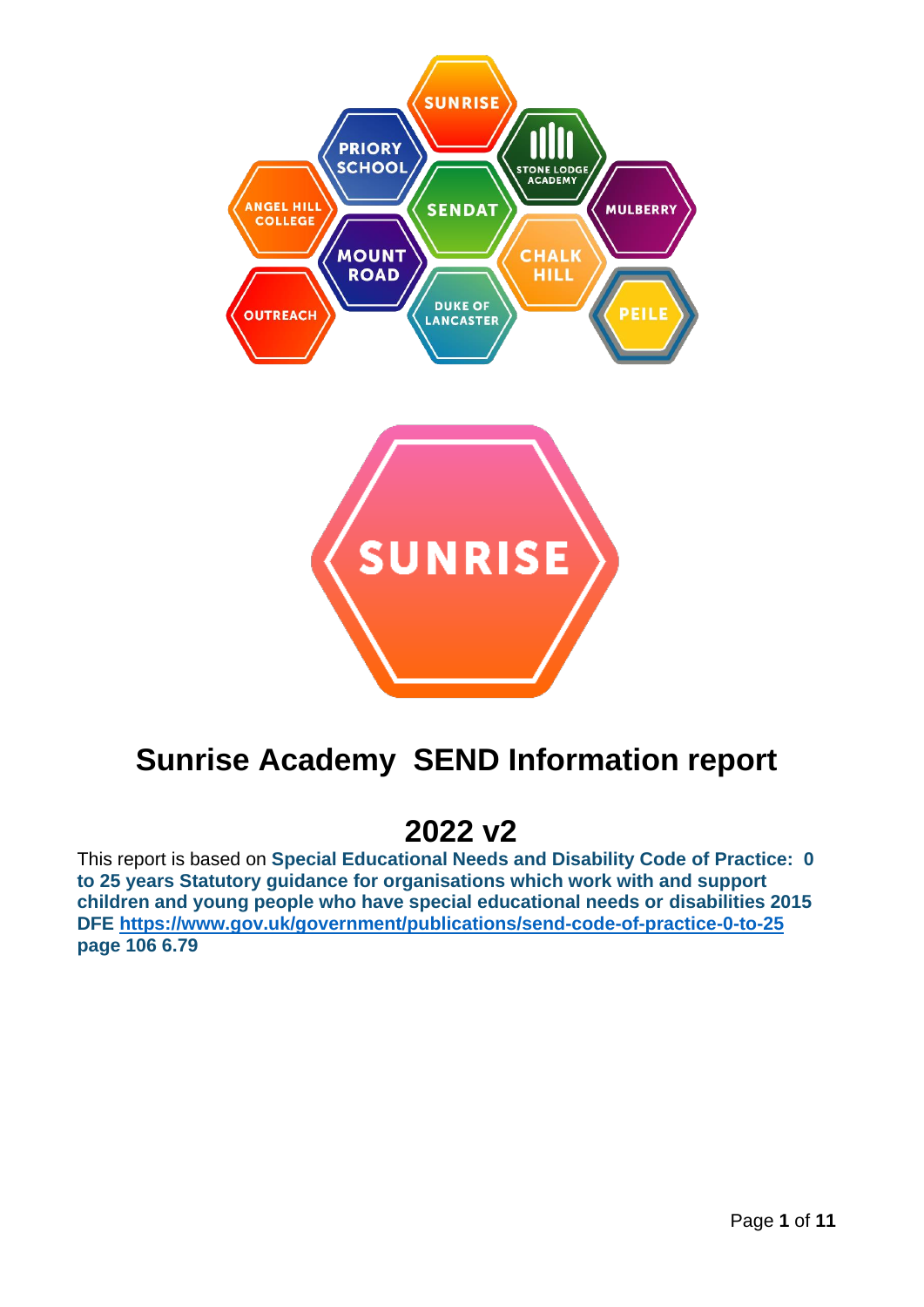### Contents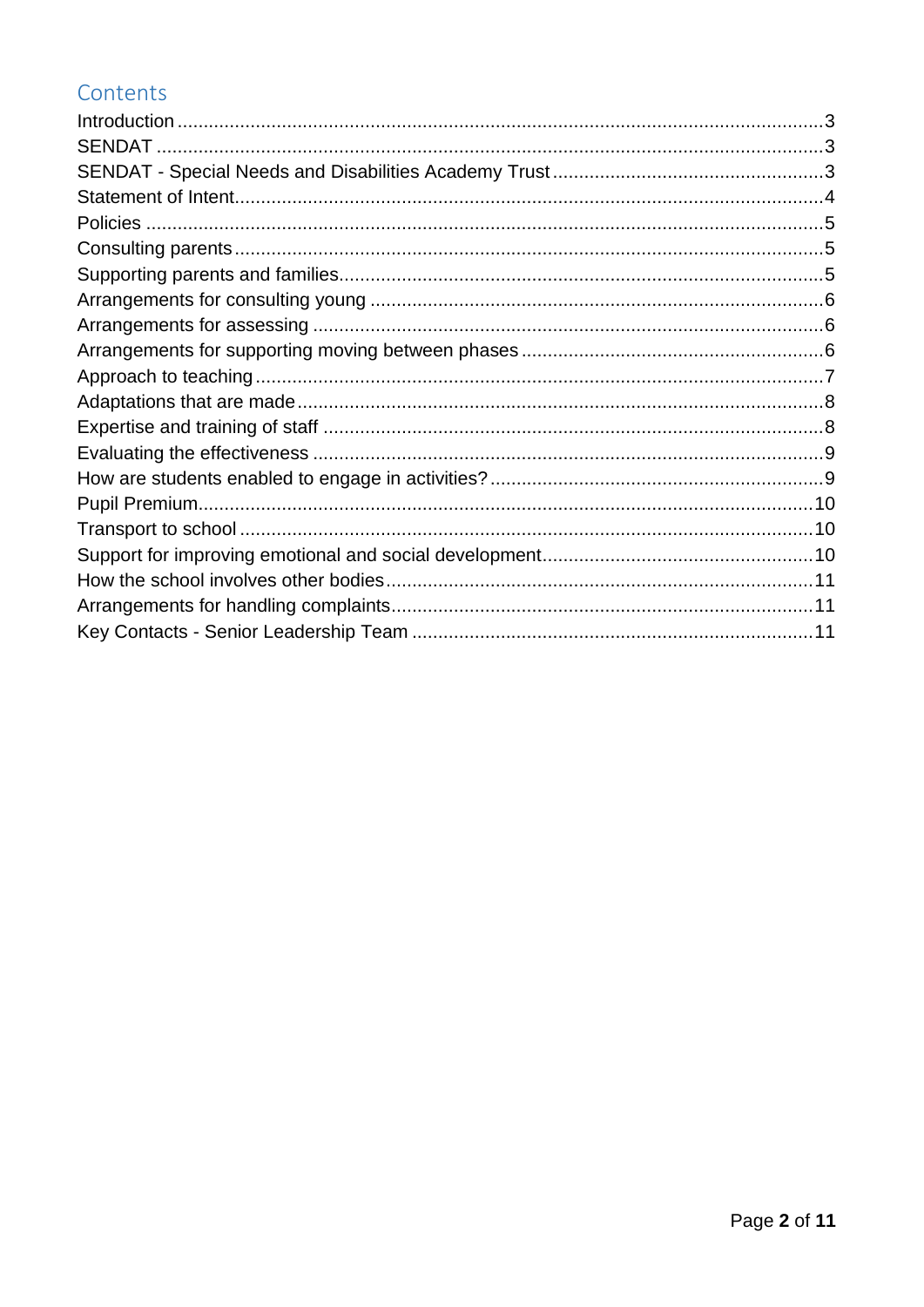### <span id="page-2-0"></span>**Introduction** - the kinds of SEN that are provided for

Sunrise is a Special school for students with Social Emotional and Mental Health (SEMH) needs. The school takes students from Year 7 (age 11) through to Year 11 (age16). Currently there are 52 places.

## <span id="page-2-1"></span>**SENDAT**

#### <span id="page-2-2"></span>**SENDAT - Special Needs and Disabilities Academy Trust**

SENDAT's purpose is to support and develop specialist provision both in the local area and more widely across the county. For more information visit [https://sendat.academy](https://sendat.academy/) SENDAT supports the growth of other specialist provisions, including:

- Chalk Hill Sudbury. Residential Pupil Referral unit for students in Key stages 2 and 3 <https://sendat.academy/chalkhill/>
- Duke of Lancaster Opened January 2022, new special school in Fakenham for students with communication and interaction difficulties.<https://sendat.academy/dukeoflancaster>
- Priory School in Bury St Edmunds is a founder sponsor of SENDAT (Special Educational Needs and Disabilities Academies Trust). Priory is a special school for students with complex MLD. It has 204 places from 5-18 (including sixth form) and 23 residential places. <https://sendat.academy/Priory/>
	- o Mount Road is a specialist class for students with ASD and challenging behaviour. The class is based at Priory school.
	- o Priory Aspire is additional space for students who have difficulty with groups and mixes of children. Usually with co-occurring MLD and SEMH. This unit opened in January 2022.
	- o Angel Hill College (AHC) for young people 16-25yrs with SEND. <https://sendat.academy/angelhill/>The main purpose of AHC is to support the successful transition of its students into mainstream further education.
- Stone Lodge Academy in Ipswich has 175 students ages 5-16 with complex MLD. [Https://sendat.academy/stonelodge/](https://sendat.academy/stonelodge/)
- Sunrise Academy joined SENDAT 1<sup>st</sup> April 2022. Sunrise is based in Lowestoft and works with students with Social, Emotional, and Mental Health needs. <https://sendat.academy/sunrise/>
- Mulberry Opened September 2021, working in partnership with John Milton Academy Trust. Two Key stage 2 classes at Mendlesham Primary and Two classes for secondary ag students at Stowpland High School. For students who need some additional support but not a full special school place.<https://sendat.academy/mulberry/>
- Peile- Opened September 2021, working in partnership with Chantry Academy and the Active Learning Trust. Two classes for secondary age students at Chantry High School. For students who need some additional support but not a full special school place. <https://sendat.academy/peile/>















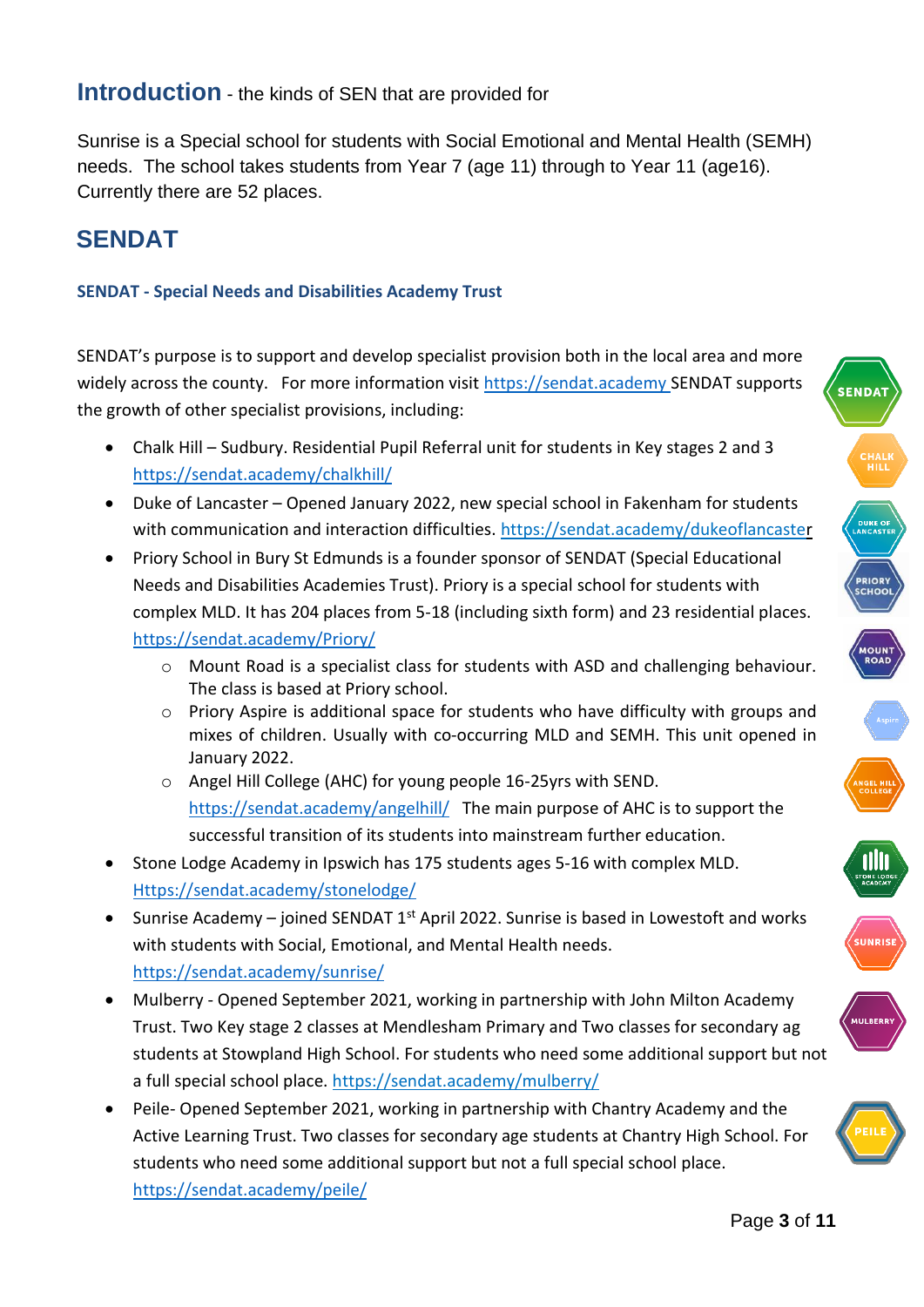• SENDAT Outreach providing support to mainstream schools. For further information please visit <https://sendat.academy/outreach/>



#### **SENDAT provision supports students and families across Suffolk and Norfolk**

**For more information visit [https://sendat.academy](https://sendat.academy/)**

#### <span id="page-3-0"></span>**Statement of Intent**

Our vision is to develop well-rounded, confident individuals who can go forward into their adult lives prepared for the work environment and capable of being independent and productive citizens.

We believe that high quality education is best achieved when the needs of each individual pupil – social, emotional, spiritual and educational - are absolutely central to their development plan. Through focusing on students as individuals, we tailor challenging and enjoyable educational programmes to engage and motivate, directly meet their needs and provide truly personalised learning.

We work with each pupil, their parents / carers and other professionals to understand and work to overcome particular barriers to learning, so they can achieve their full potential within a secure and caring environment.

We will develop our capacity as a special academy school to enhance the range of experiences available to our students and offer them greater opportunities for personal, social, intellectual and physical development through both our day and residential provision, including a wide range of extra-curricular activities. Linked to this, we will continue to work with the wider community to ensure Sunrise has a central place within it.

We believe that improving the quality of education is an ongoing process which involves monitoring, reflection and evaluation, leading to enhancement of best practice. We embrace the use of new technology where it will provide new opportunities for learning and teaching.

We will ensure that Sunrise continues to play a significant role in promoting the development of special needs locally, regionally and nationally.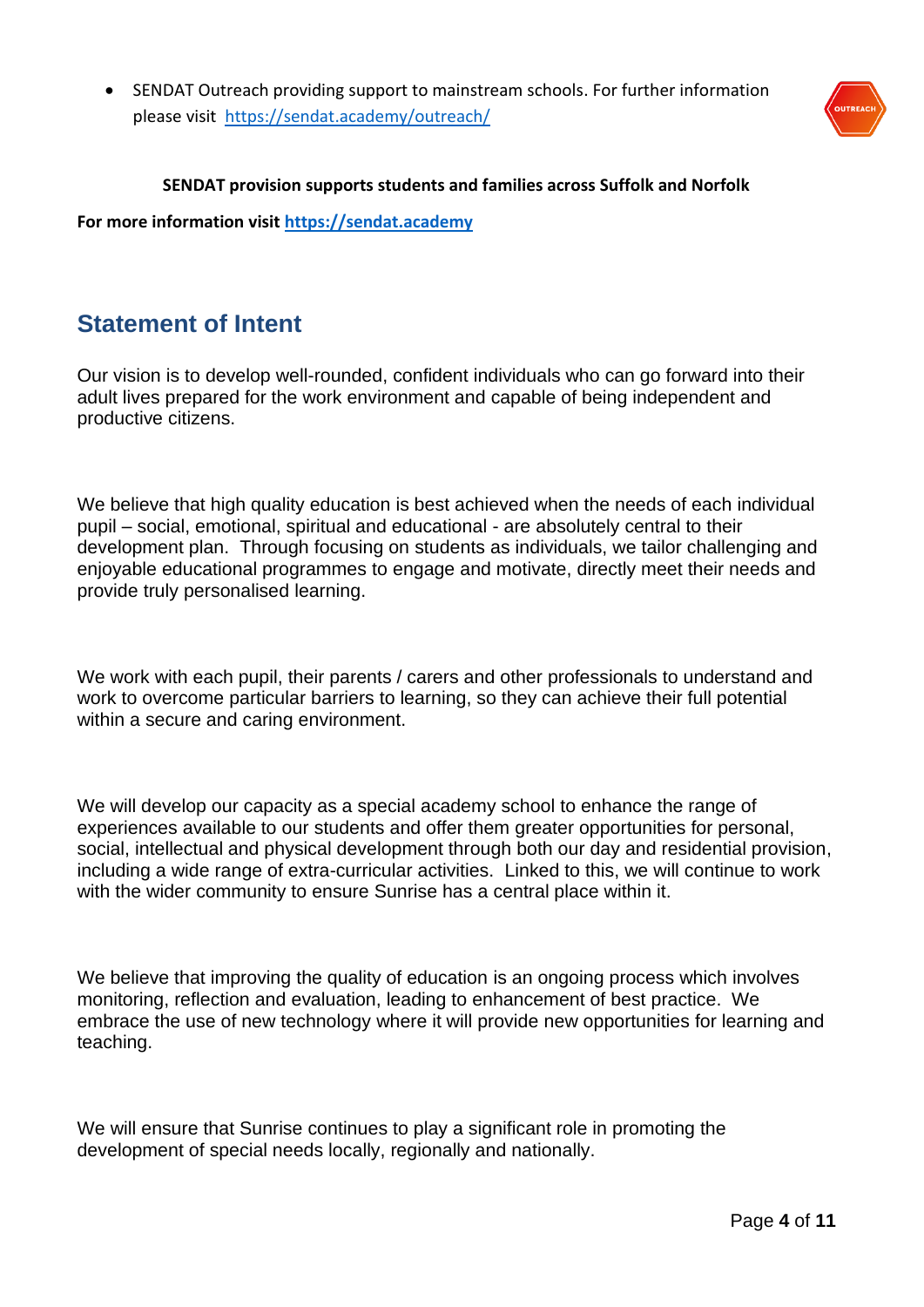We promote politeness and mutual respect towards all members of our community and are fully committed to promoting disability equality.

<span id="page-4-0"></span>**Policies** for young people with SEN and assessing their needs.

Policies are available for download from the trust website [https://sendat.academy](https://sendat.academy/)

#### <span id="page-4-1"></span>**Consulting parents** of children with SEN and involving them in their child's education

We recognise that most parents live too far away from school to bring their child to and from school. This can mean that parents can feel more disconnected from school. The home school diary is a key form of communication. This is further supported with:

- Newsletters. Hard copies sent home and available for download from the website.
- Weekly Sunrise email communication
- Website<https://sendat.academy/sunrise/>

All students and their families will receive a termly report on progress which contains information about effort and progress in all subjects. This is followed up by a consultation evening with tutors which also provides opportunities to meet with colleges and other providers of support for families.

There are 4 formal points of consultation:

- Parents evening 3 times a year
- Annual review of EHCP

We welcome consultation and discussion outside these times. Parents and carers are welcome to contact the school office. Staff may not be able to take the call at that time, but they will get back to you or you will be able to make an appointment.

### <span id="page-4-2"></span>**Supporting parents and families**

We understand that having a child with additional needs can often be difficult. We arrange some sessions for parents to meet other parents in an informal manner. Sometimes these sessions have a presentation or discussion led by school and at other times there is a more open forum. The Advocate Team organise these sessions, normally at least once every term.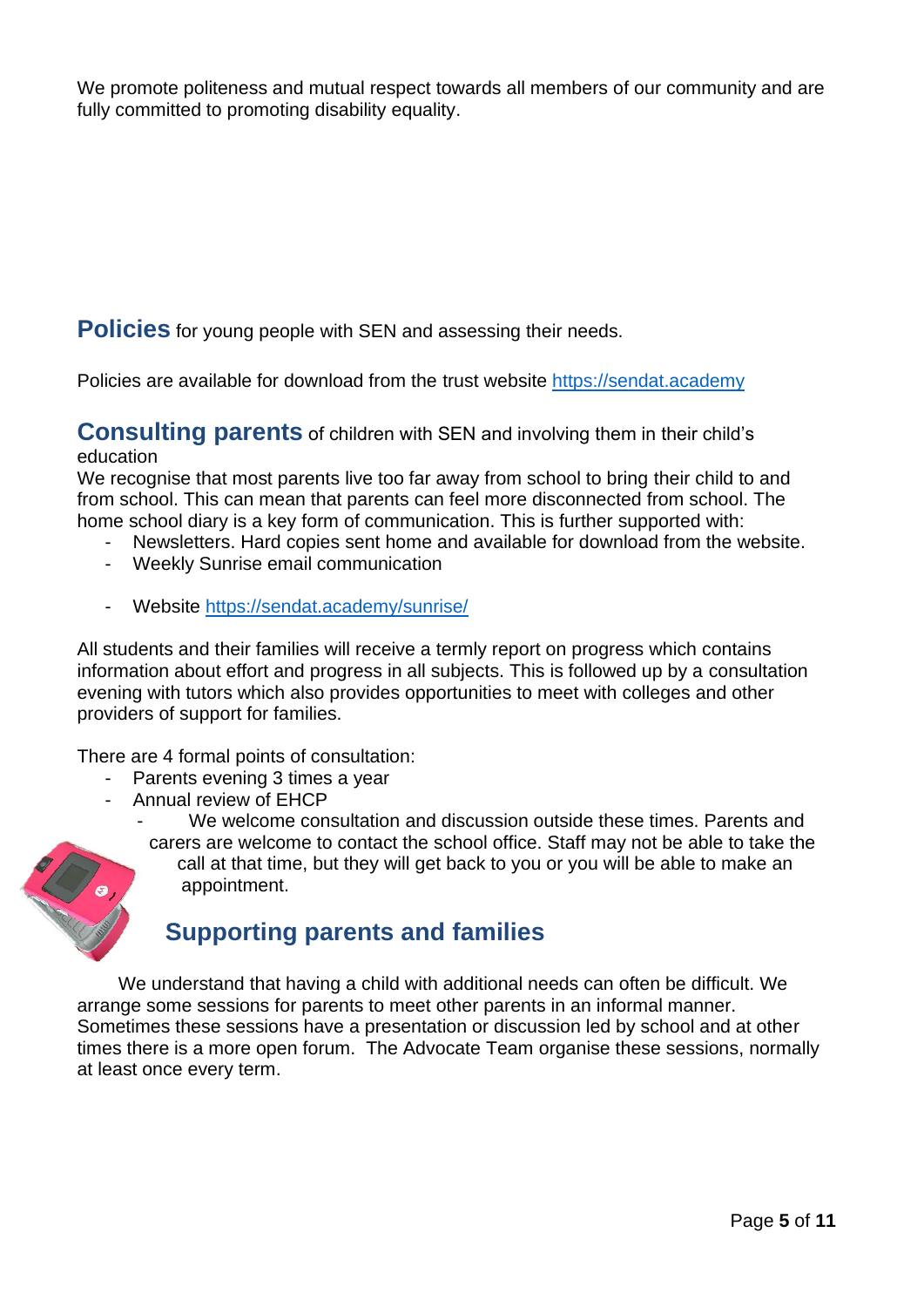#### <span id="page-5-0"></span>**Arrangements for consulting young** people with SEN and involving them in their education.

Students are consulted and involved in their education through:

- The majority of students take an active part in their Annual Review. Occasionally it is not appropriate due to the nature of their needs.
- All students complete a one-page profile that supports their views at the Review.
- There is a student council which meets regularly and is represented by every class. The class representatives are voted in every September.
- There is a "food council" who meet with the manager of the catering service. They discuss menu options and new ideas.
- For older students there are options about which courses to study.
- There are many activities during breaks and after school which students have the choice to take part in.

<span id="page-5-1"></span>**Arrangements for assessing** and reviewing children and young people's progress towards outcomes.

Currently students are formally assessed three times a year. The progress is discussed with parents and carers at parent's evenings and annual reviews.

Tutors, subject teachers and Key Stage leads all monitor the progress of students. If they are concerned about progress they will discuss this with other members of staff and interventions will be agreed.

Individual Education Plans (IEPs) set small steps of aspirational progress for students. These are discussed at the Annual Review and parents/carers are able to contribute ideas and targets to this document. The targets are described for the year, but are flexible to respond in any changes in progress or circumstances. These can be discussed at parent's evenings or by appointment.

## <span id="page-5-2"></span>**Arrangements for supporting moving between phases** of education

and in preparing for adulthood. As young people prepare for adulthood outcomes should reflect their ambitions, which could include higher education, employment, independent living and participation in society

We understand that students moving class, Key Stage or school can feel anxious. For all new students to the school we offer transition arrangements that include Sunrise staff visiting new students in their present school, visits to Sunrise with parents and often with staff from the school and taster sessions.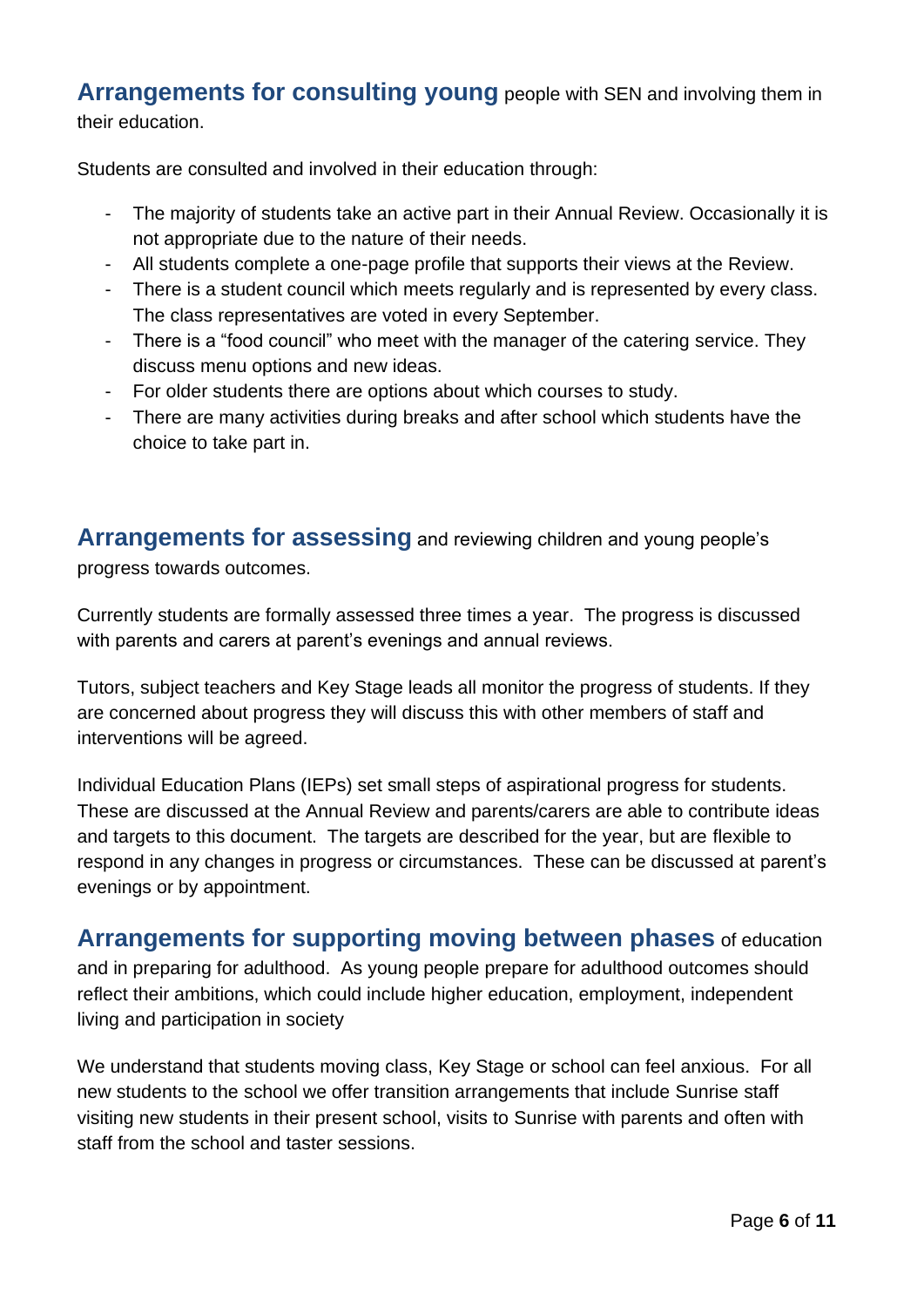Students moving between Key Stage experience a transition package including taster lessons with new teachers and tours of the teaching area. The last week of the summer term is "Transition Week" when all students move to their new classes for September.

From year 9 (age 14) the Annual Review includes the development of a transition plan. This is drafted in consultation with the student and their parents/ carers. The school offers work experience placements in year 11 and the sixth form. These placements give students opportunities to try working in a grown up environment. These are organised on an individual basis and support is organised as appropriate.

Sunrise works closely with post 16 providers who we are closest to geographically. In recognition that our catchment area is very large we also encourage students and their families to look at other colleges including East Coast College, Suffolk by the Sea, Suffolk New College, and YMCA.

We work closely with the Youth Support Service and they are able to provide impartial advice.

Occasionally teachers and other professionals may feel that Sunrise is not best meeting the needs of a student. This will be discussed with parents and carers at an early stage. If there is agreement the school may work with the Local Authority to plan more suitable provision. This is usually through the Annual Review and always relies on the views of parents/carers. Where a student is to move from Sunrise to another school, we will work with the new school to provide opportunities for safe and supported transition.

#### <span id="page-6-0"></span>**Approach to teaching** children and young people with SEN

There are many approaches that Sunrise staff will use and the school continuously explores and investigates the latest research and innovative ways of engaging and teaching. There are some basic elements with characterise teaching and learning at Priory:

- Small classes, usually between 6-8 students.
- High ratio of staff to students, usually 1 teacher and 1 support assistant per class.
- Differentiation of the material so that those more able are stretched and those who need more time to consolidate are equally catered for.
- Small steps in learning are planned so that students can quickly recognise their achievements and belief that they can be successful in learning.
- Consolidation/repetition of learning, but usually in a different context or situation that gives students the opportunity to demonstrate what they have learnt or indicate that they require more support.
- Assessment, which is ongoing, consistent and provides constructive feedback to inform the next steps in learning.
- Equality of access to the curriculum and activities. We have a 'can do' attitude and work to support students engaging with everything the school provides. This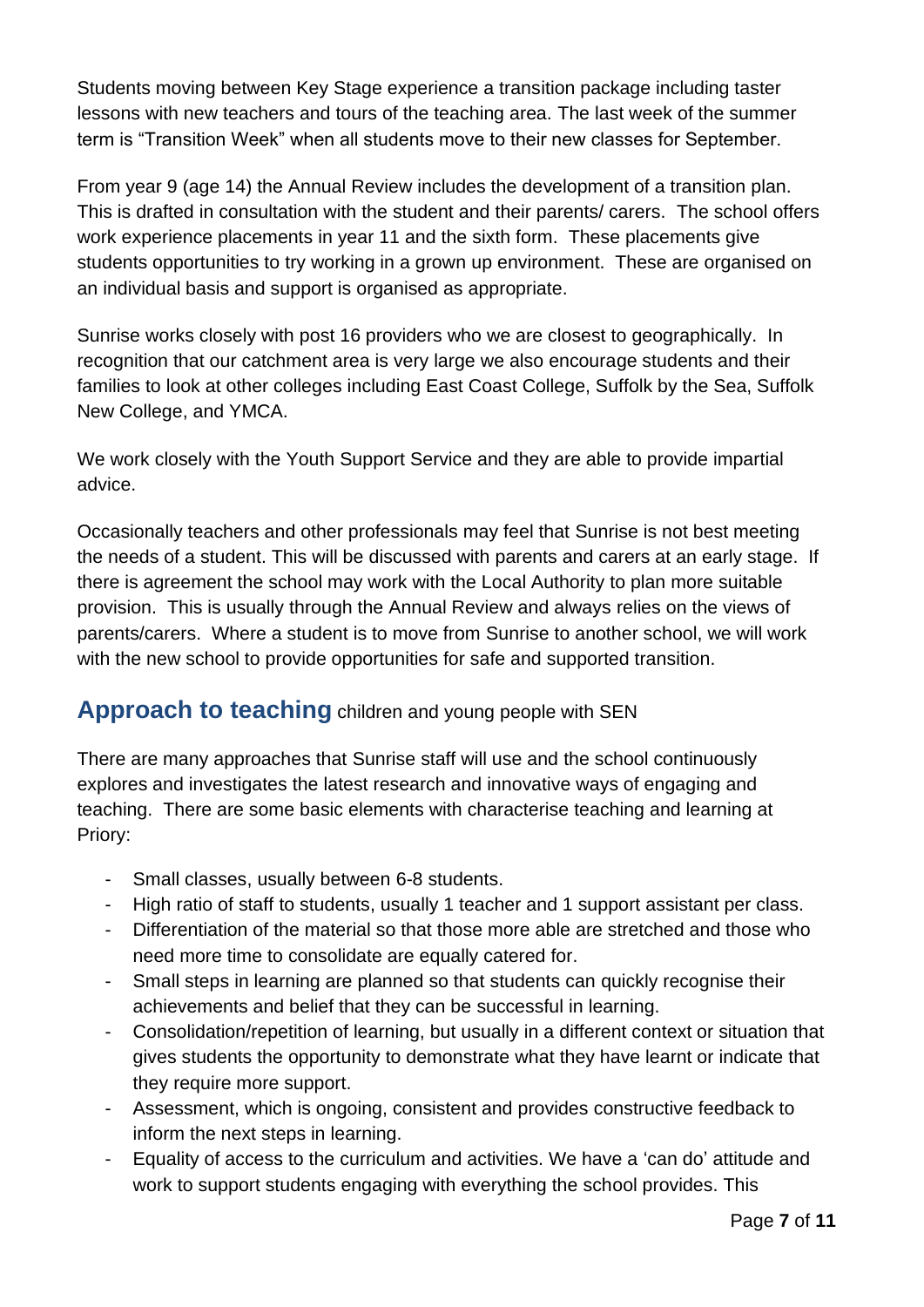includes performing arts productions, a variety of school-based extra-curricular activities and trips/visits (including residential trips).

<span id="page-7-0"></span>**Adaptations that are made** to the curriculum and the learning environment of children and young people with SEN

Staff constantly review the curriculum to check its appropriateness for the students. The philosophy is one of "stage, not age" where we aim to deliver the curriculum that is most appropriate for our current learning needs.

The curriculum has a strong emphasis on developing life skills:

- Reading and writing, functional literacy
- Maths, functional numeracy especially telling the time and use of money
- Independence, developing ways to do more for themselves and keep themselves safe.

The original building was for primary age children and has been a Special School since 2017, and was recently opened in April as Sunrise Academy, under SENDAT. Situated at ground level classrooms are wheelchair accessible.

All classrooms have interactive whiteboards.

Specialist facilities and equipment:

- Art room
- Cookery room
- Outdoor learning classrooms
- Outside play areas Hard surface and grass
- Gardening areas
- Reading room

<span id="page-7-1"></span>**Expertise and training of staff** to support children and young people with SEN, including how specialist expertise will be secured.

Sunrise caters for a broad range of learning needs. As such, staff have a broad range of skills to work with students. Teachers are qualified and most have considerable experience of teaching. All staff receive a structured programme of training which is part of the ongoing training through the "professional development days" and through the appraisal system they can access other relevant areas of training. The school development plan sets out the main themes for training of staff. Where a new condition or need arises training is delivered to staff as appropriate.

Training may be:

- In house, as part of ongoing work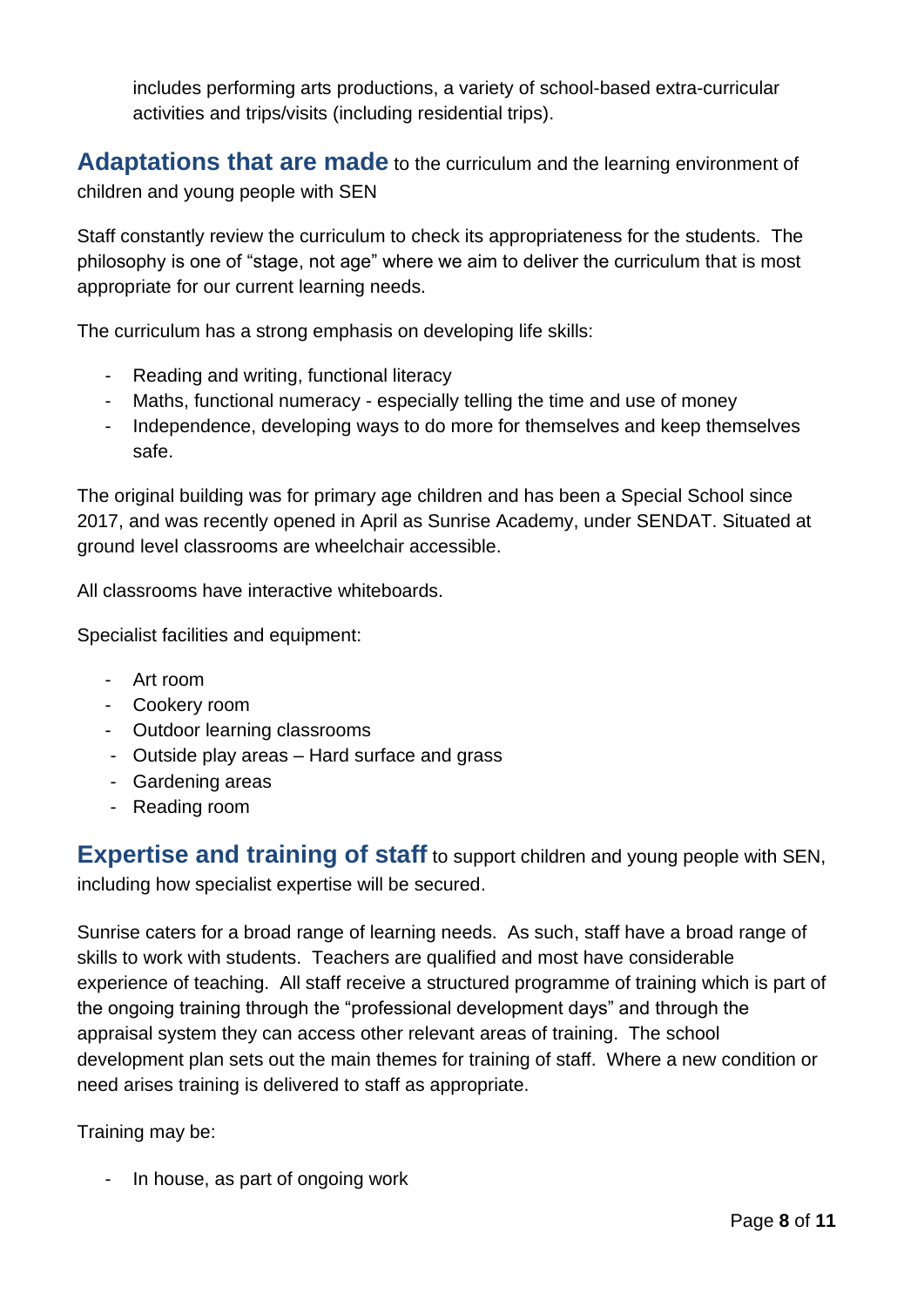- During staff meetings
- During Professional Development Days
- Locally sourced within the county
- National training
- International training, where we have been able to secure additional funding training has on occasion taken place in Europe.

Additional and specialist expertise:

- Speech and Language Therapy (SaLT)
- Educational Psychology
- Child and Adolescent Mental Health Service (CAMHS)
- Social Care
- LA specialist advice

<span id="page-8-0"></span>**Evaluating the effectiveness** of the provision made for children and young people with SEN

As all students at Sunrise have an EHCP the effectiveness of the whole school reflects the quality of SEN effectiveness.

Sunrise has robust systems at all levels to reflect on and evaluate the effectiveness of the provision. This runs through from teachers support colleagues, senior leadership and governance.

Since April 2022 Sunrise is part of SENDAT multi academy trust. Governance teams are well trained and informed. Directors are responsible for the whole SENDAT trust. The Sunrise Local Advisory Board is delegated responsibility for the curriculum and standards. Full details of Governance teams are available on our websites <https://sendat.academy/sunrise/>

The Governance members receive reports including termly detailed reports, School Self Evaluation and the School / Trust Development Plan.

The SENDAT trust engages consultants as appropriate to provide it with impartial advice. Most notably this is to support the Performance Management of the Headteacher/ CEO.

#### <span id="page-8-1"></span>**How are students enabled to engage in activities?**

There is a broad range of activities available and careful consideration is given to ensure that there are physical activities and those which are engaging for students who do not normally enjoy physical activity. The curriculum is supported with many educational visits. These are local, national and European opportunities.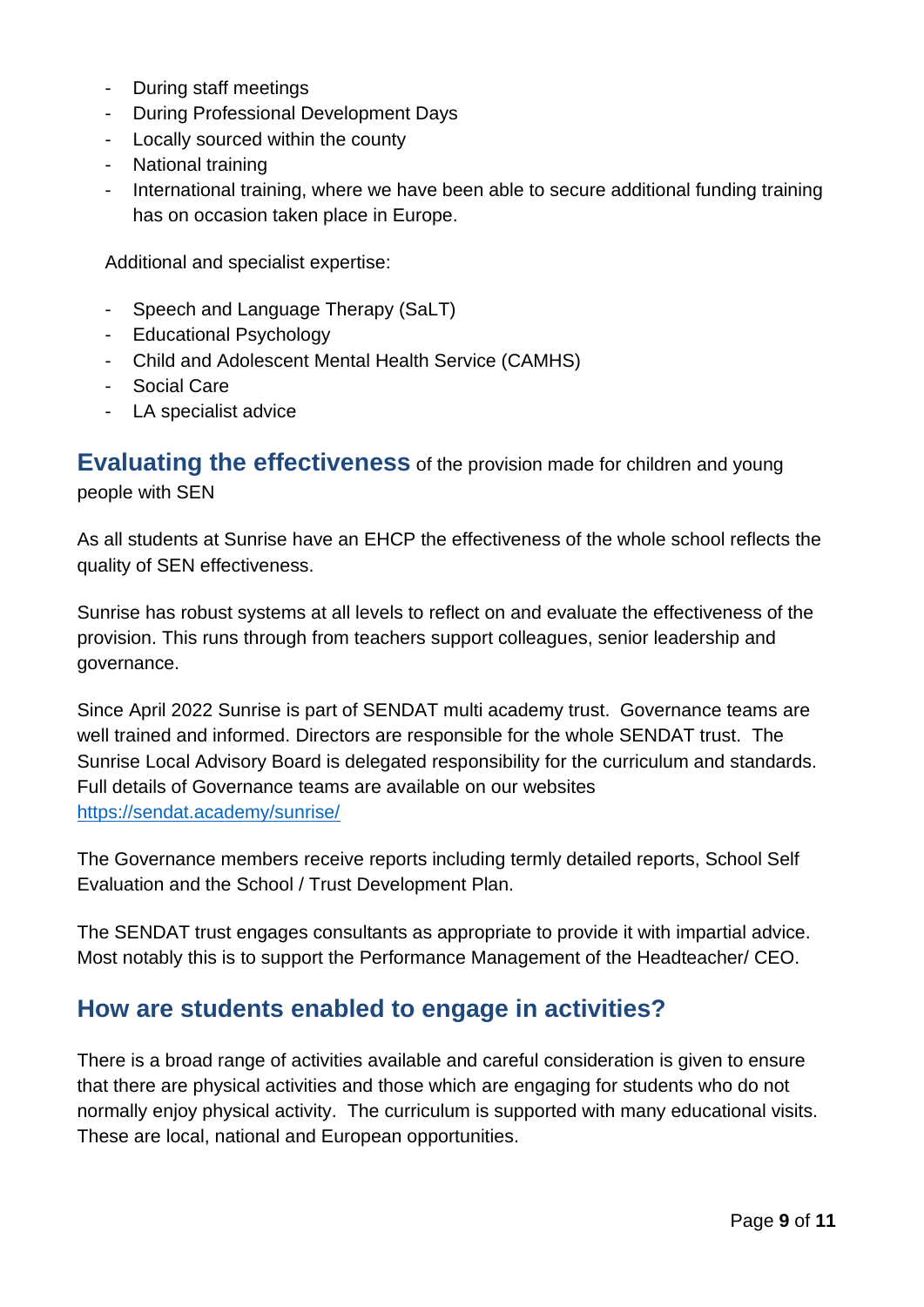Where activities / visits are directly associated with the curriculum they are provided at no charge.

Where activities are enrichment, additional to the curriculum provision, parents/carers may be asked for a contribution. Please see our Charging and remissions policy.

We have a strong belief in offering residential experiences.

Examples of activities and visits include:

- Sporting competitions (football, athletics, swimming, boccia, etc)
- Museums
	- Parks
	- Water sports

- Local events
- Independent travel training

### <span id="page-9-0"></span>**Pupil Premium**

Sunrise makes good and innovative use of Pupil Premium funding. It supports many trips, additional resources and training. It also covers the cost of free school meals. There is a detailed report available on the website.

#### <span id="page-9-1"></span>**Transport to school**

Transport may be provided by the Local Authority. Local taxi firms provide all our home to school transport. This is still managed by the Local Authority.

The LA policy also details the arrangements for Post-16 travel.

### <span id="page-9-2"></span>**Support for improving emotional and social development**.

This includes extra pastoral support arrangements for listening to the views of children and young people with SEN and measures to prevent bullying.

All students receive PSHE (Personal Social Health Education) in addition they have weekly tutorial time. The small class sizes means that all staff have time to really "get to know" students and support them as appropriate.

Staff training is updated regularly and includes safeguarding issues. There is a clear system for referring students for further support. Initially in-house support which may include additional mentoring time with the tutor, time with the nurture worker, support from the Advocate Team, the daily briefing offers opportunities for sharing concerns and highlighting students who may need additional support or care.

All staff are vigilant for any signs of bullying and this is taken very seriously at all levels. For example, break times are led by staff who deliver a structured programme for those students who require additional support to socialise appropriately. Activities are planned weekly and include physical and thinking play.